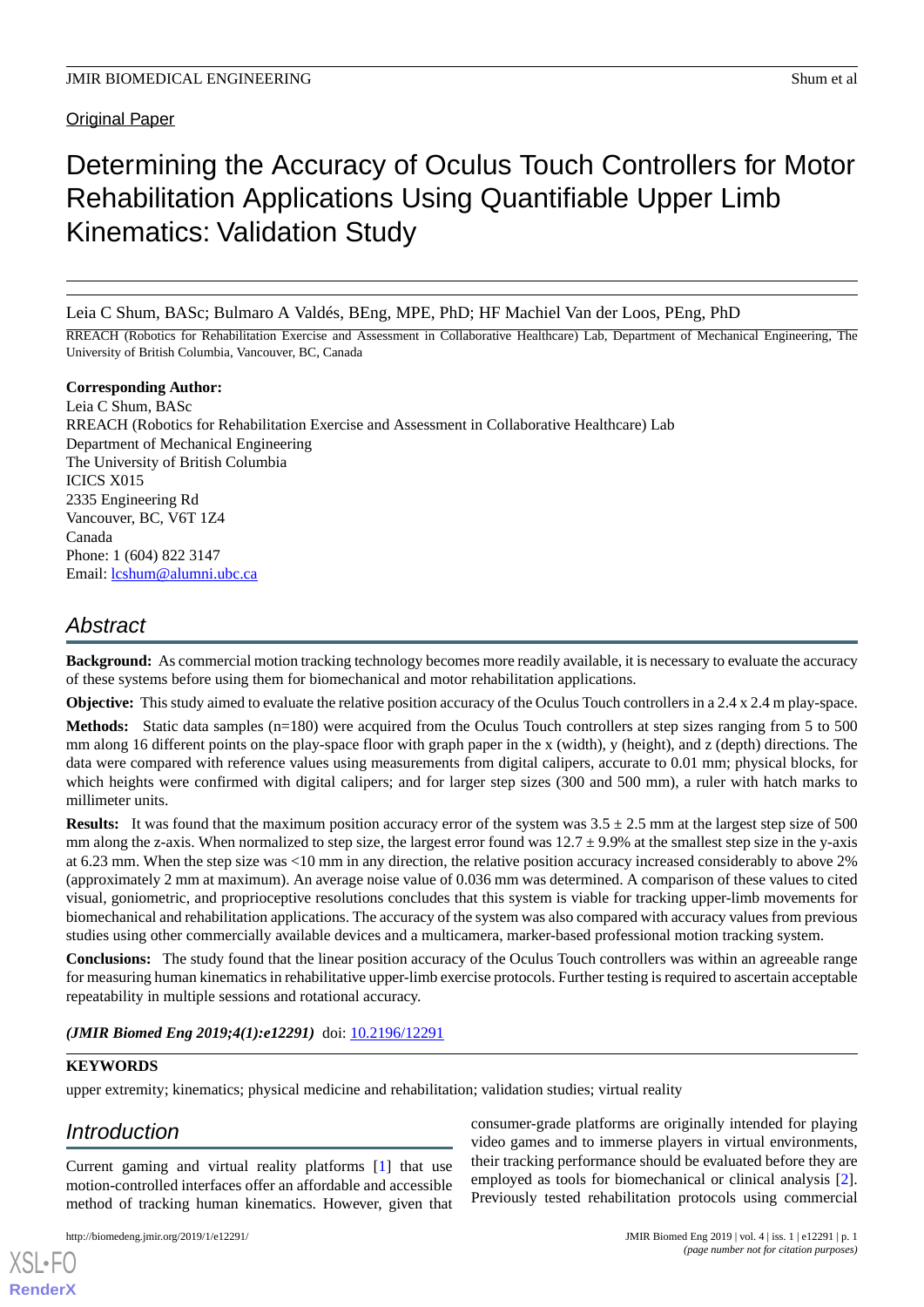gaming technology such as Wii Motes (Nintendo Co, Ltd, Kyoto, Japan) to provide positional feedback for trunk compensation [\[3\]](#page-6-2) or a Kinect (Microsoft Corporation, Redmond, United States) to measure range and speed of motion for upper-limb exercises [\[4](#page-7-0),[5\]](#page-7-1) have shown potential to be used as rehabilitation tools that could provide quantifiable changes in clients' kinematic motor abilities to therapists. Other studies using accelerometers to track patterns in functional upper-limb movements were able to capture differences similar to those measured by clinical scales [\[6](#page-7-2)] and found benefits from objective quantitative evaluations of changes in motor ability during therapy regimens, which can be collected from in-game progress reports [[7\]](#page-7-3). In addition, success has been found in translating kinematic upper-limb metrics to clinical Fugl-Meyer scoring [[8\]](#page-7-4) and in detecting exercise repetitions via kinematic monitoring for telerehabilitation and at-home programs [[9\]](#page-7-5). Current clinical assessments for upper-limb motor function, such as the Fugl-Meyer Assessment and Wolf Motor Function Test, only provide low-resolution point-scores rated qualitatively by therapists, and kinematic analysis of upper-limb motion has been reported to be a useful addition to these clinical assessments [[10\]](#page-7-6). When measuring range of motion in a clinical setting, the goniometer is considered a gold-standard clinical measurement tool used by therapists [\[11](#page-7-7)]. However, only static joint angles can be measured, and typically with some visual estimation and multiple testers [[12\]](#page-7-8).

One of the latest (released December 2016) devices to be developed for interacting with virtual environments is the Oculus Touch (Oculus VR, LLC, Menlo Park, CA, United States) controller set. The controllers are peripheral accessories of the Oculus Rift virtual reality headset and are employed to track users' hand movements. Their tracking system employs a proprietary algorithm that collects data from infrared sensors via constellation tracking [[13\]](#page-7-9) and inertial measurement units (IMUs). Given that the controllers are wireless, lightweight, low-cost devices that can be used to track a user's hand position and orientation in 3-dimensional (3D) space, they could have the potential to be employed in rehabilitative and biomechanical motion-tracking applications. At the time of this study, there was no sufficient information about the tracking performance of the controllers provided by the manufacturer, and there is currently a lack of scientific papers employing a systematic approach to test their potential application as tools for

motion-tracking data capture. As a result, in this study, we evaluated the tracking accuracy of the Oculus Touch controllers to present a preliminary evaluation that could be informative to the biomechanical and rehabilitation research community. The specific aim of the experiment was to quantify the relative positional accuracy of the Oculus Touch controllers in 3 spatial dimensions. As the controllers are intended for hand-held motion control, the evaluation setup was centered around the movement size for standing/sitting upper-limb reaching tasks.

## *Methods*

#### **Technical Setup**

An Oculus Touch controller ([Figure 1\)](#page-1-0), 2 Oculus Sensors, an Oculus Rift headset, and a computer running Windows 10 (Microsoft Corporation) were employed in this study.

A custom computer application was developed in Unity 2017 (Unity Technologies, San Francisco, United States) to capture and log the controller's position during the experiment. The data capture was performed at the headset's native frequency of approximately 90 Hz , using the Unity OVR Plugin package to access controller data. The virtual environment was set up over a 2.4 m x 2.4 m play-space in the x-z plane to be within the recommended manufacturer play area. This space consists of 16 commercial 600 mm square force/torque plates professionally installed on a subfloor of auto-levelling epoxy and flat to within 0.5 mm ([Figure 2\)](#page-2-0). The y-axis was only bounded by the camera sensors' field of view limitations.

To ensure consistency, the Oculus Sensors were placed on the floor at 0.3 m along the front edge of the space and 1.2 m apart, equidistant from the centre line, for the entire experiment. The sensor heads were manually leveled and visually aligned to have parallel, front-facing fields of views. Both the sensors and controllers maintained an initial y-position of 0 at the floor—this would be equivalent to placing the sensors at table height and the controllers at hand height.

All measurements were taken by securing the right-hand Oculus Touch controller to a flat L-shaped jig [\(Figure 2\)](#page-2-0) and resting it on the floor for 5 seconds. Initial calibration of floor height and play-space size and orientation was done through the official commercial Oculus setup client.

<span id="page-1-0"></span>**Figure 1.** The right-side Oculus Touch controller. Left: front view. Right: top-down view.



[XSL](http://www.w3.org/Style/XSL)•FO **[RenderX](http://www.renderx.com/)**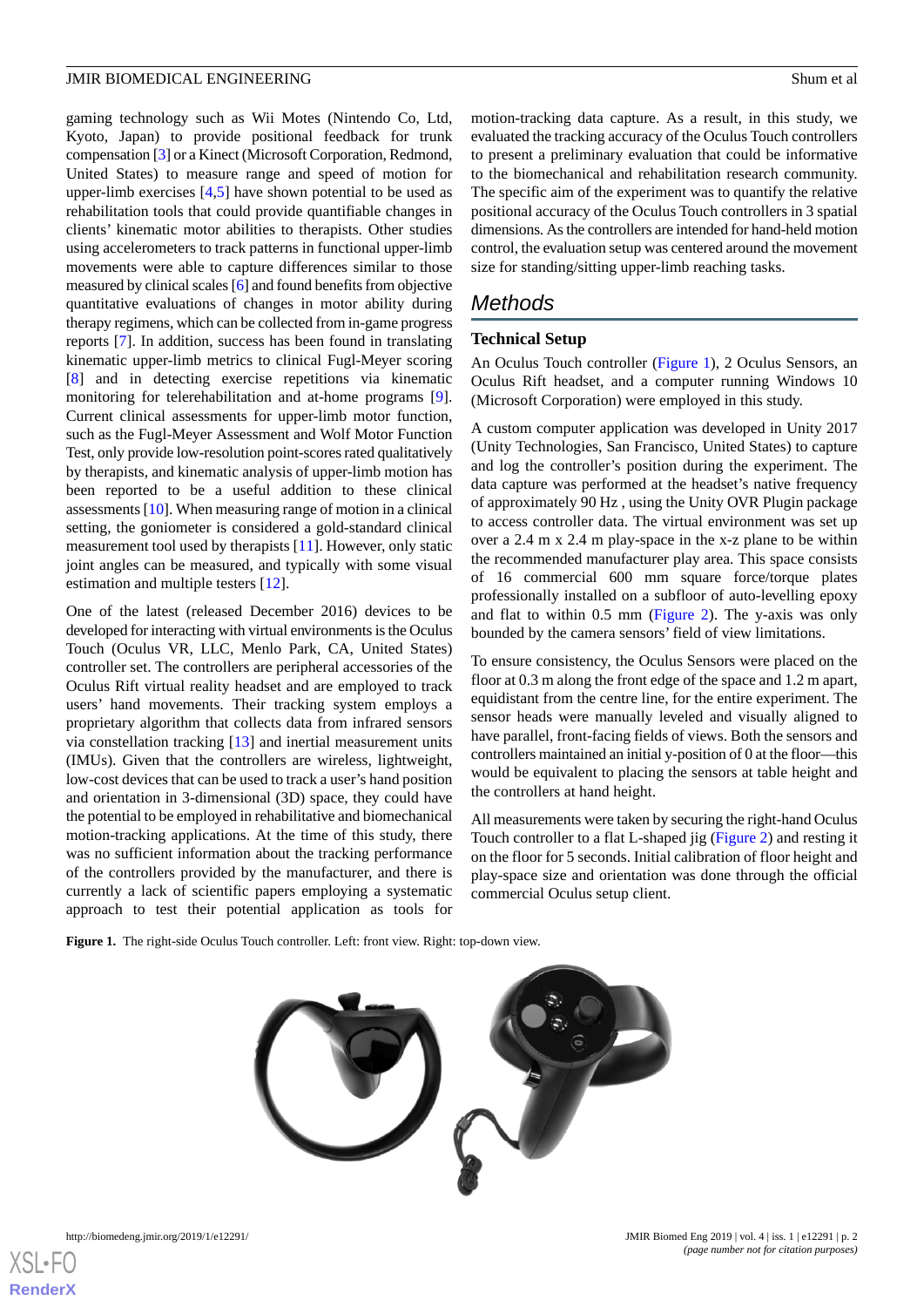<span id="page-2-0"></span>**Figure 2.** The experimental setup and coordinate frame. The play-space was divided into 16 squares.



#### **Experimental Procedure**

Measurements were taken along each of the 3 spatial axes (x: width, y: height, z: depth) in a single session. The x and z axes were measured in increments of 5, 10, 50, 150, 300, and 500 mm steps relative to a recorded 0 value. The estimate for a 500 mm largest step was attributed to an approximate lower arm and hand length from human anthropometric data in Huston [\[14](#page-7-10)].

This length should replicate the size of a simple outward reach from the elbow. Each set of steps was taken from the zero line of each axis in both the positive and negative direction and then taken in the positive direction at +600 mm and in the negative direction at –600 mm along the same axis ([Figure 3;](#page-2-1) left). Graph paper with millimeter unit markings was used to define the step sizes to the relative 0 point of each set. The graph paper step sizes were verified using a Mitutoyo 500-196 digital calipers,

accurate to 0.01 mm, visually aligned to the edge of the unit markings within the third significant digit. A ruler with half-millimeter unit markings was used for steps larger than 150 mm. The bottom left corner of the jig was used as an origin for the 3 axes with respect to the controller. The x and z axes edges were aligned with the graph paper visually. The L-shaped jig was checked for orthogonality using a calibrated 90-degree ruler in all 3 directions before its use. To test the repeatability of the L-shaped jig alignment on graph paper, the controller was moved at least 300 mm away from and then toward a single point near the centre of the play-space on each axis 3 times.

In the x-axis, 4 sets of steps were taken at 4 different depths for a total of 16 sets of steps to measure the accuracy of the controllers over the play-space area [\(Figure 3\)](#page-2-1). The same configuration was used for the z-axis but using 4 sets of steps along 4 different x-axis values, 600 mm apart.

<span id="page-2-1"></span>**Figure 3.** Left: A top-down visual representation of the expected spacing of the data points in the x-axis. Right: The x-z points at which the y step sets were taken.



[XSL](http://www.w3.org/Style/XSL)•FO **[RenderX](http://www.renderx.com/)**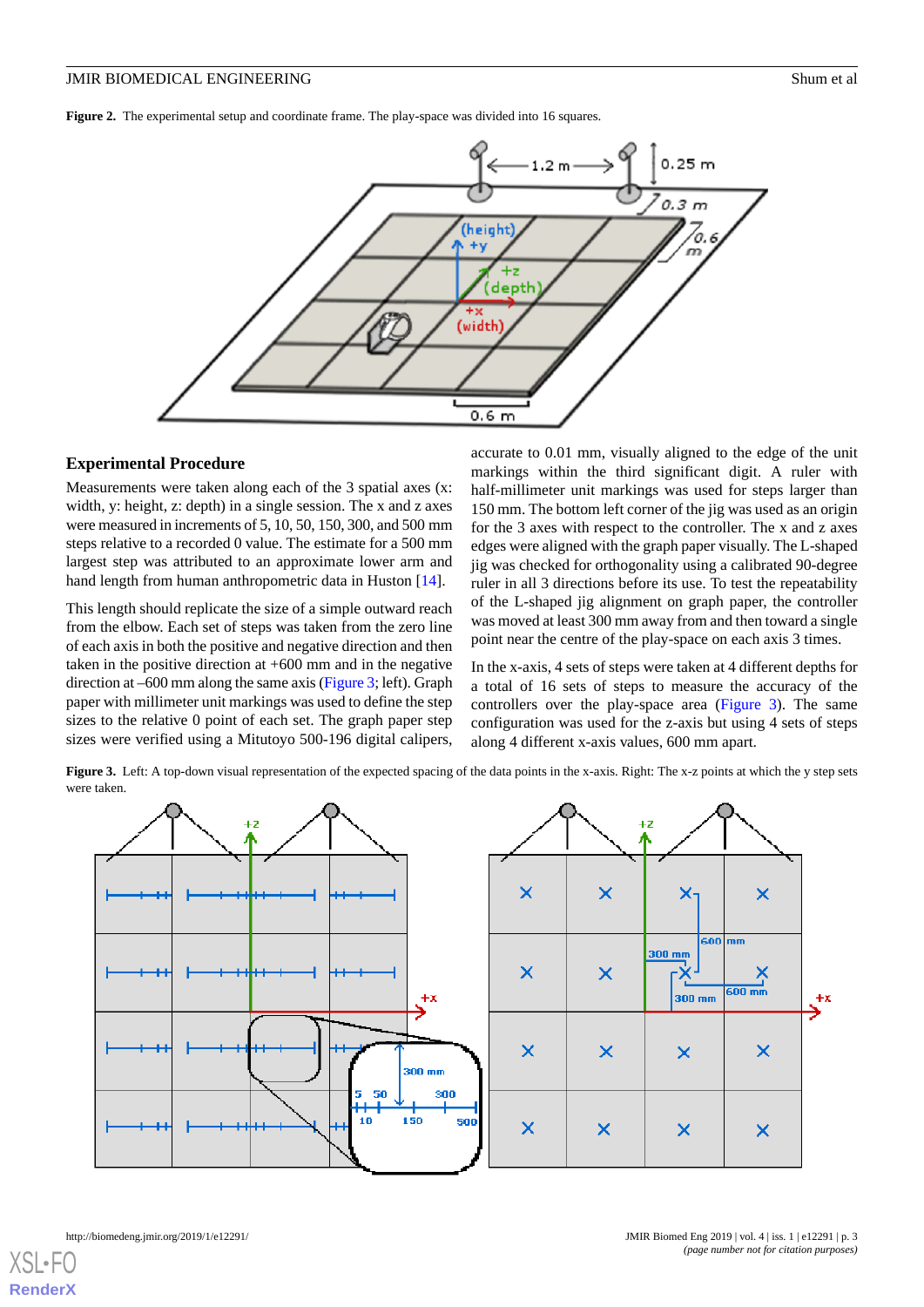<span id="page-3-0"></span>**Figure 4.** Close-up of the Oculus Touch controller in the L-shape jig over an aluminium block used to measure y-axis steps. Both controller (system) and graph paper (physical world) axes are represented and were aligned visually during the experiment.



The 16 y-axis step sets were taken 600 mm apart from each other in the x-z plane starting 300 mm from the 0 line in each perpendicular axis in the x-z plane. This was the approximate centre of each of the 16 tiles seen in [Figure 3](#page-2-1) (right). The y steps were measured by placing the controller and jig on level aluminum blocks of specific heights, which were measured using zeroed, calibrated digital calipers accurate to 0.01 mm. The L-shaped jig was used as a physical origin point and axes and was aligned with the top left corners of the aluminum blocks ([Figure 4\)](#page-3-0).

The aluminum blocks were chosen to allow the y-axis step sizes to approximately match the same x and z step sizes, and had heights of 6.23, 12.56, 50.82, and 152.5 mm. The x and z positions were monitored and recorded but not analyzed for alignment accuracy.

### **Data Analysis**

To remove motion artifacts from pressing the buttons on the controller to start and stop the data recording, the first 1.5 seconds (135 samples) were removed and the next 2 seconds (180 samples) were used as the sample data for each measured point. After those 2 seconds, the rest of the data recording (approximately 1.5 seconds or 135 samples) was also discarded, regardless of length. The data were averaged to calculate the measured value at each point.

For each sample point, the 3D position of the controller was measured. The variation was calculated for each data point and used to determine the static precision of the system. The position error for each point was calculated by subtracting the measured displacement (Euclidean distance) by the expected step size. The Euclidean distance was used to account for any misalignment of the Oculus tracking coordinate system with respect to the physical grid. The error values were then averaged to generate values for expected displacement error in a specific area of the play-space as well as for a specific step size over the entire play-space. The percent error was calculated to normalize the error to the step size.

## *Results*

### **Positional Accuracy**

The average and percent errors for all step sizes in the x, y, and z directions are presented in [Tables 1](#page-4-0) and [2](#page-4-1).

The largest absolute error was found to be 3.5 mm in the z-axis for a step size of 500 mm, which normalizes to a 0.7% error. The largest normalized error was found to be 12.7% for the smallest step of 6.23 mm in the y-direction. The largest percent errors for the x and z axes were 4.7% and 3.5%, respectively, also at the smallest step size (5 mm).

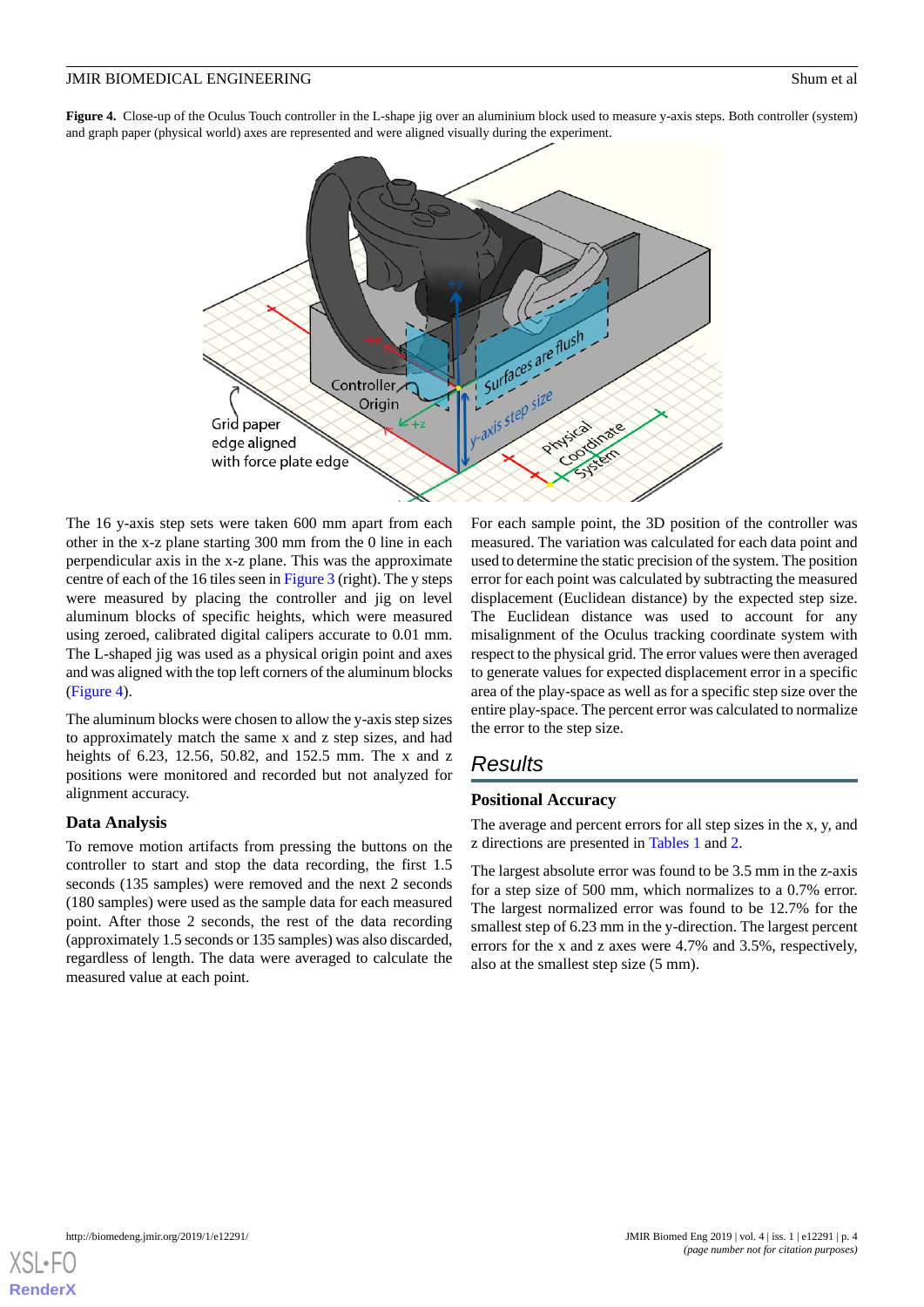<span id="page-4-0"></span>Table 1. Position error for different step sizes at all areas of the defined play-space measured with 0.01 mm accuracy using digital calipers. The percent error was calculated using nonrounded values of error in millimeter.

| Directional axis and step size (mm) |       | Error            |                              |
|-------------------------------------|-------|------------------|------------------------------|
|                                     |       | Average (SD), mm | Average percent error (SD %) |
| $\mathbf x$                         |       |                  |                              |
|                                     | 5.00  | 0.23(0.19)       | 4.7(3.9)                     |
|                                     | 10.00 | 0.25(0.18)       | 2.5(1.8)                     |
|                                     | 50.00 | 0.39(0.29)       | 0.8(0.6)                     |
|                                     | 150.0 | 0.76(0.50)       | 0.5(0.3)                     |
| $\mathbf{z}$                        |       |                  |                              |
|                                     | 5.00  | 0.17(0.15)       | 3.5(3.1)                     |
|                                     | 10.00 | 0.25(0.22)       | 2.5(2.2)                     |
|                                     | 50.00 | 0.28(0.22)       | 0.6(0.4)                     |
|                                     | 150.0 | 0.72(0.46)       | 0.5(0.3)                     |
| y                                   |       |                  |                              |
|                                     | 6.23  | 0.79(0.62)       | 12.7(9.9)                    |
|                                     | 12.56 | 0.48(0.82)       | 3.8(6.5)                     |
|                                     | 50.82 | 0.41(0.62)       | 0.8(1.2)                     |
|                                     | 152.5 | 0.93(1.10)       | 0.6(0.7)                     |

<span id="page-4-1"></span>**Table 2.** Additional position error for larger step sizes at all areas of the defined play-space measured with ruler and graph paper markings. The percent error was calculated using nonrounded values of error in millimeter.

| Directional axis and step size (mm) |       | Error            |                              |
|-------------------------------------|-------|------------------|------------------------------|
|                                     |       | Average (SD), mm | Average percent error (SD %) |
| $\mathbf x$                         |       |                  |                              |
|                                     | 300.5 | 1.5(1.0)         | 0.5(0.3)                     |
|                                     | 500.5 | 2.5(1.0)         | 0.5(0.3)                     |
| z                                   |       |                  |                              |
|                                     | 300.5 | 2.0(1.0)         | 0.7(0.3)                     |
|                                     | 500.5 | 3.5(2.0)         | 0.7(0.4)                     |

When the average percent error was calculated for each step size across the entire play-space, it was found that the error decreased nonlinearly with increasing step size [\(Figure 5\)](#page-5-0).

Step sizes with values of ≤10 mm had an accuracy error greater than 2%. Normalized error averages in step sizes larger than >10 mm were fairly uniform.

The variation was calculated for static data points at the 16 different locations in the play-space and averaged across all points to find an average noise value of  $\pm 0.036$  mm (x:  $\pm 0.025$ ) mm, y:  $\pm 0.024$  mm, z:  $\pm 0.055$  mm). The single-point repeatability test found that the controller was able to return to the same x-y-z point with an output measurement variation

slightly above the average noise value (x:  $0.080 \pm 0.546$  mm, y:  $0.088 \pm 0.063$  mm, z:  $0.044 \pm 0.326$  mm).

To investigate how accuracy varied over the entire play-space, the displacement and percent error were averaged over each area set. These average errors over the play-space area for x, y, and z are presented in [Multimedia Appendix 1](#page-6-3) as exploratory analysis to see if there were any patterns in accuracy based on distance away from the Oculus sensors. A large error (14.0%) occurred in 1 area of the y-axis measurements. This was a result of a 2 mm error at a 6.23 mm step, resulting in a large normalized value of approximately 40% despite being a small error in absolute distance (millimeters). No distinct pattern of position accuracy based on x-z location in the play-space was observed.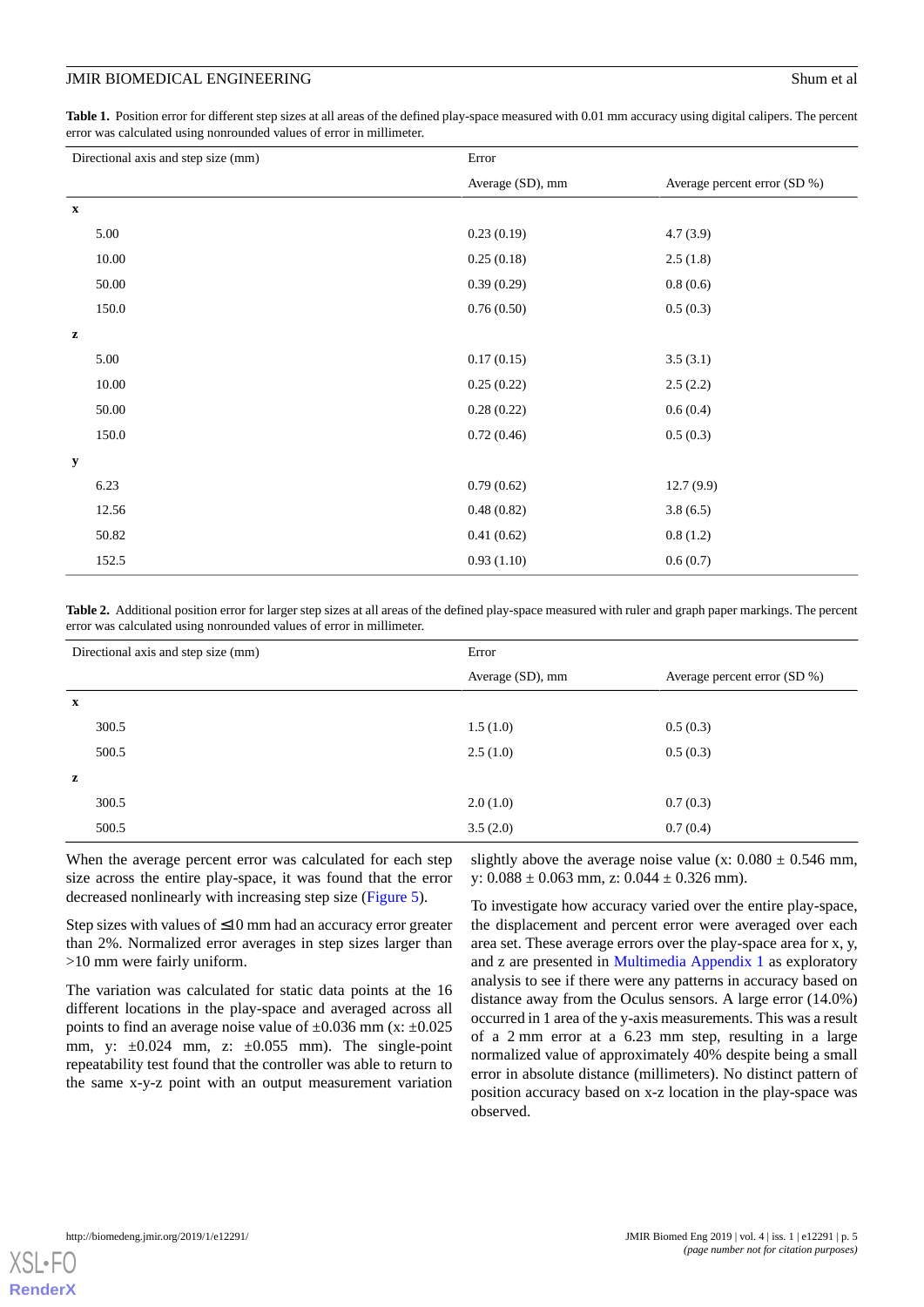<span id="page-5-0"></span>Figure 5. Percent error for different step sizes. No values were calculated for 300 mm and 500 mm in the y-axis as the largest aluminum block used matched the 150 mm step size.



## *Discussion*

#### **Principal Findings**

The study team found a maximum positional accuracy across measured step sizes less than 150 mm for the Oculus Touch controller of  $0.76 \pm 0.50$  mm in the lateral x-axis,  $0.72 \pm 0.46$ mm in the anteroposterior z-axis, and  $0.93 \pm 1.10$  mm in the vertical y-axis direction. Larger step sizes found lower positional accuracies of  $2.5 \pm 1.0$  mm in the x-axis and  $3.5 \pm 2.5$  mm in the z-axis. The largest error in percent when normalized to step size (12.7  $\pm$  9.9%) was found in the smallest step size in the y-axis set at 6.23 mm.

The error values found are considered within an acceptable range of error for the measurement of biomechanical movement as the human perception of the just noticeable difference (JND) even for fine motor function (finger distance/position) is larger than this value (13.0% for young subjects and 16.1% for older persons [[15\]](#page-7-11)). In addition, in a different study [[16\]](#page-7-12), it was reported that the JND of the fully extended human shoulder when moved passively was found to be 0.8º. Using a 50th percentile female arm length of 702 mm [[14\]](#page-7-10), a 0.8º change in joint angle would cause an arc length of 9.8 mm, which is larger than both the average noise and accuracy error of the system. Therefore, the error in relative distance should not be noticeable to the user.

In studies on the accuracy of visual assessments of angular joint positions done by physical therapists and other health professionals, it was determined that joint positions could only be determined with an error of approximately 5º within the referenced radiometry measurement [[17\]](#page-7-13) of wrist angle and 7.4º in shoulder abduction compared with goniometry of nonmoving

[XSL](http://www.w3.org/Style/XSL)•FO **[RenderX](http://www.renderx.com/)**

subjects [\[18](#page-7-14)]. Measurement of glenohumeral range of motion using a goniometer was reported to have an SE between 4.4 to 9.9º [\[19](#page-7-15)]. Moreover, the Oculus Rift headset has a visual field of view of 100º and a resolution of 2160x1200 pixels [\[20](#page-7-16)]. This results in a 0.046º change in the object edge to show up as a single pixel change. With a noise level of 0.069 mm as an arclength, it is expected that visual jitter would not occur until the controller is less than 8.59 mm away from the user in the headset's point of view.

It was found that although normalized percent error decreased as step size increased, the absolute error (millimeter) was found to be largest when the largest step was measured. This could be the effect of an inherent scaling phenomenon found in the Oculus sensor tracking, which uses infrared image processing as 1 of its main sources of position tracking for the Oculus Touch controllers.

We expected that the outer edges of the defined play-space would provide areas with the largest error; however, no discernable pattern was found to occur over the x-z plane. This provides evidence to support a consistent accuracy of the controllers within the documented  $[21]$  $[21]$  x-z field of view of the Oculus Sensors. That is, regardless of where in the play-space a user might stand, a reach of 500 mm outwards from the body would be measured sufficiently accurately.

#### **Comparison With Prior Work**

On the basis of the results from this study, the Oculus Touch controllers should be an adequate motion tracking alternative for biomechanics applications, as similar low-cost, commercially available systems that have been employed to measure joint movements, such as the Kinect V1 and V2, have displacement accuracies on the order of centimeters [\[22](#page-7-18),[23\]](#page-7-19). A previous study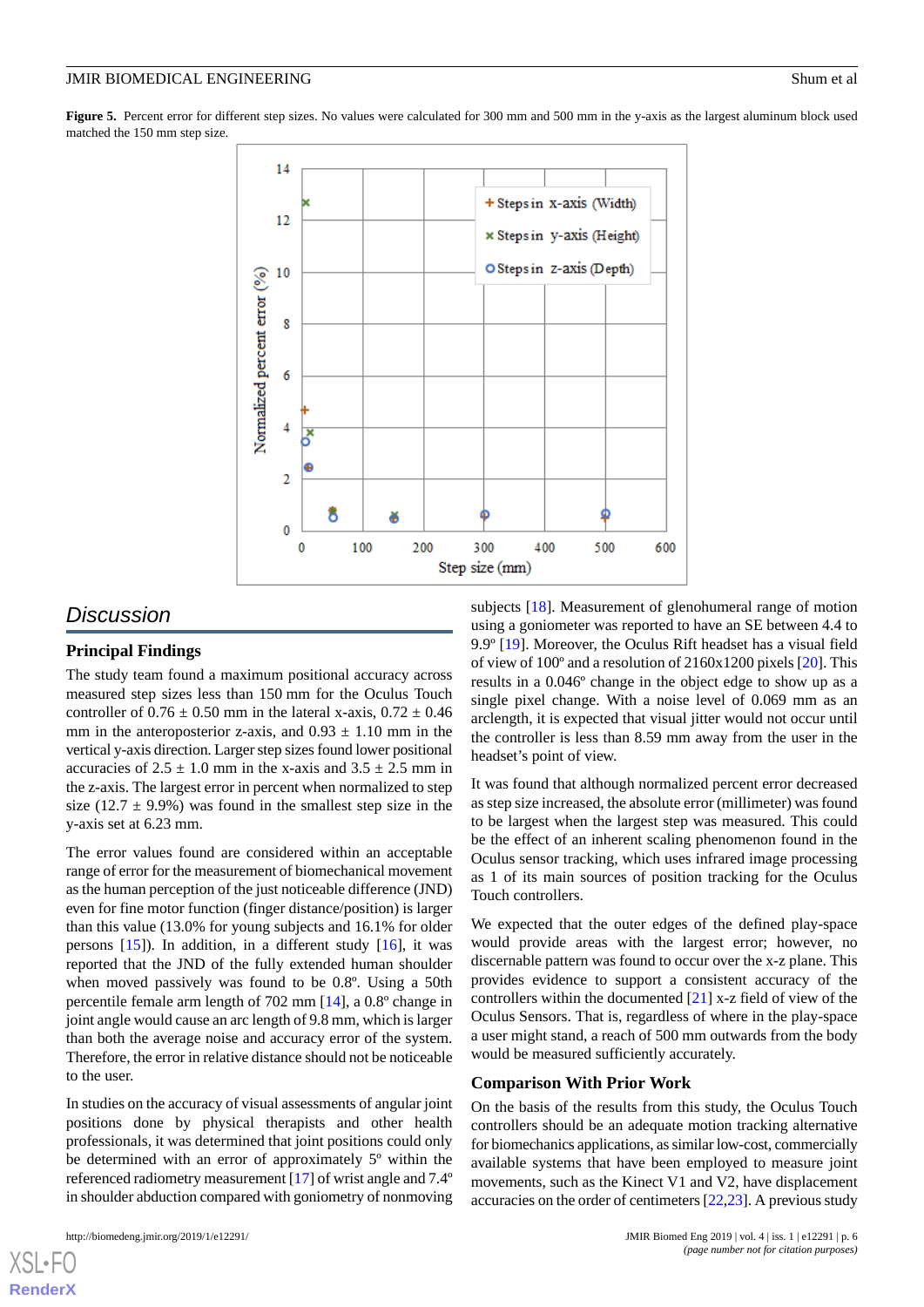evaluating the tracking accuracy of the Oculus Rift head-mounted display found similar accuracy values for the larger step sizes [[24\]](#page-7-20). On the other hand, more expensive and complex motion capture systems such as the Vicon-460 (Vicon Motion Systems Ltd, Oxford, United Kingdom) with submillimetric accuracy [[25\]](#page-7-21) allow researchers to measure movements with higher accuracy. In addition, wearable inertial sensors were able to quantify upper-limb positioning within 1 mm when custom sensor algorithms were applied [[7\]](#page-7-3); however, wearable research-grade systems trade ease of use and commercial availability for higher accuracy. For kinematic tracking that does not require submillimetric accuracy, such as for monitoring changes in gross motor upper-limb movements over time in a rehabilitation program [[26\]](#page-8-0), for training neural networks to detect the number of repetitions during rehabilitative exercises [[9\]](#page-7-5), or in cases where there would otherwise be no quantitative measures [[8\]](#page-7-4), the Oculus Touch controllers could provide a cost-effective alternative. Comparison with the Oculus Touch controllers by using other tracking tools simultaneously during upper-limb exercises may provide better insight into which level of accuracy is optimal for different use cases, such as for automated repetition counting as opposed to for measuring joint angles for digital goniometry. In cases where the tracking technology is used to facilitate virtual environments for engaging upper-limb exercises, a higher position accuracy may provide better visual fidelity to movement in the real world, and therefore, better transfer of improved motor functions from game tasks to real-world tasks [\[27](#page-8-1)].

#### **Limitations**

Occlusion of some of the controllers' infrared light-emitting diodes could have occurred when placing the controllers close

to the floor, which might have increased the measured error. Moreover, as the system requires an initial calibration of the user's approximate height, this also could have acted as an additional source of error. As a result, future studies should investigate the accuracy of the system away from the floor, as well as the accuracy of the controller's 3D orientation measurement, as we only measured position error in this study. Reproducibility of the measurements made by the Oculus system should also be investigated by having multiple experimenters perform the same procedure and by comparing measurements from different tracking sessions. Standardized measurement system analysis procedures should be followed in terms of the number of repetitions used as listed in analysis of variance gage repeatability and reproducibility documentation [\[28](#page-8-2)]. Dynamic conditions should also be evaluated before use in clinical kinematic analysis to assess the interaction between IMU sensor drift and camera sensor correction while in motion. A limitation of the Oculus Touch controllers is that it is only capable of measuring the position and orientation of a single point as a proxy for hand position. Future studies should directly compare the Oculus Touch absolute point-position with a professional marker-based motion-tracking system to ensure the elimination of error because of the use of visual and physical measuring tools. These absolute point-position studies should also evaluate larger step size accuracies to encompass bigger movements. Additional studies could include the evaluation of inverse kinematic algorithms that employ the hand and head positions (from headset) to generate a model of the user's arms [\[29](#page-8-3),[30\]](#page-8-4). This would allow direct comparison against other devices that digitally measure goniometric angles.

### **Acknowledgments**

The authors would like to acknowledge the support of the University of British Columbia's Collaborative Advanced Robotics and Intelligent Systems and Robotics for Rehabilitation Exercise and Assessment in Collaborative Healthcare Lab members. Research reported in this publication was financially supported by the Kids Brain Health Network (TotTech).

#### <span id="page-6-3"></span>**Conflicts of Interest**

None declared.

## **Multimedia Appendix 1**

<span id="page-6-0"></span>Exploratory results of accuracy based on x-z location: displacement in millimeters (left) and in percent (right) accuracy error for the Oculus Touch controller in the x (top), y (centre), and z (below) directions. Error is represented by the width of the circle for each step set area, however the circle size scale was magnified for visualization purposes and it is not to scale with the rest of the chart. Standard deviation is shown in parentheses.

<span id="page-6-1"></span>[[PNG File, 232KB-Multimedia Appendix 1](https://jmir.org/api/download?alt_name=biomedeng_v4i1e12291_app1.png&filename=9a03417d63bef67b672ff7b884216d56.png)]

#### <span id="page-6-2"></span>**References**

 $XS$  $\cdot$ FC **[RenderX](http://www.renderx.com/)**

- 1. Valdés BA, Shirzad N, Hung CT, Glegg S, Reeds E, Van der Loos HFM. Visualisation of two-dimensional kinematic data from bimanual control of a commercial gaming system used in post-stroke rehabilitation. 2015 Presented at: International Conference on Virtual Rehabilitation; June 9-12, 2015; Valencia, Spain p. 243-250.
- 2. Bonnechère B, Jansen B, van Sint Jan S. Cost-effective (gaming) motion and balance devices for functional assessment: need or hype? J Biomech 2016 Dec 6;49(13):2561-2565. [doi: [10.1016/j.jbiomech.2016.07.011](http://dx.doi.org/10.1016/j.jbiomech.2016.07.011)] [Medline: [27497500](http://www.ncbi.nlm.nih.gov/entrez/query.fcgi?cmd=Retrieve&db=PubMed&list_uids=27497500&dopt=Abstract)]
- 3. Alankus G, Kelleher C. Reducing Compensatory Motions in Video Games for Stroke Rehabilitation. 2012 Presented at: ACM SIGCHI Conference on Human Factors in Computing Systems; May 5-10, 2012; Austin, Texas p. 2049-2058.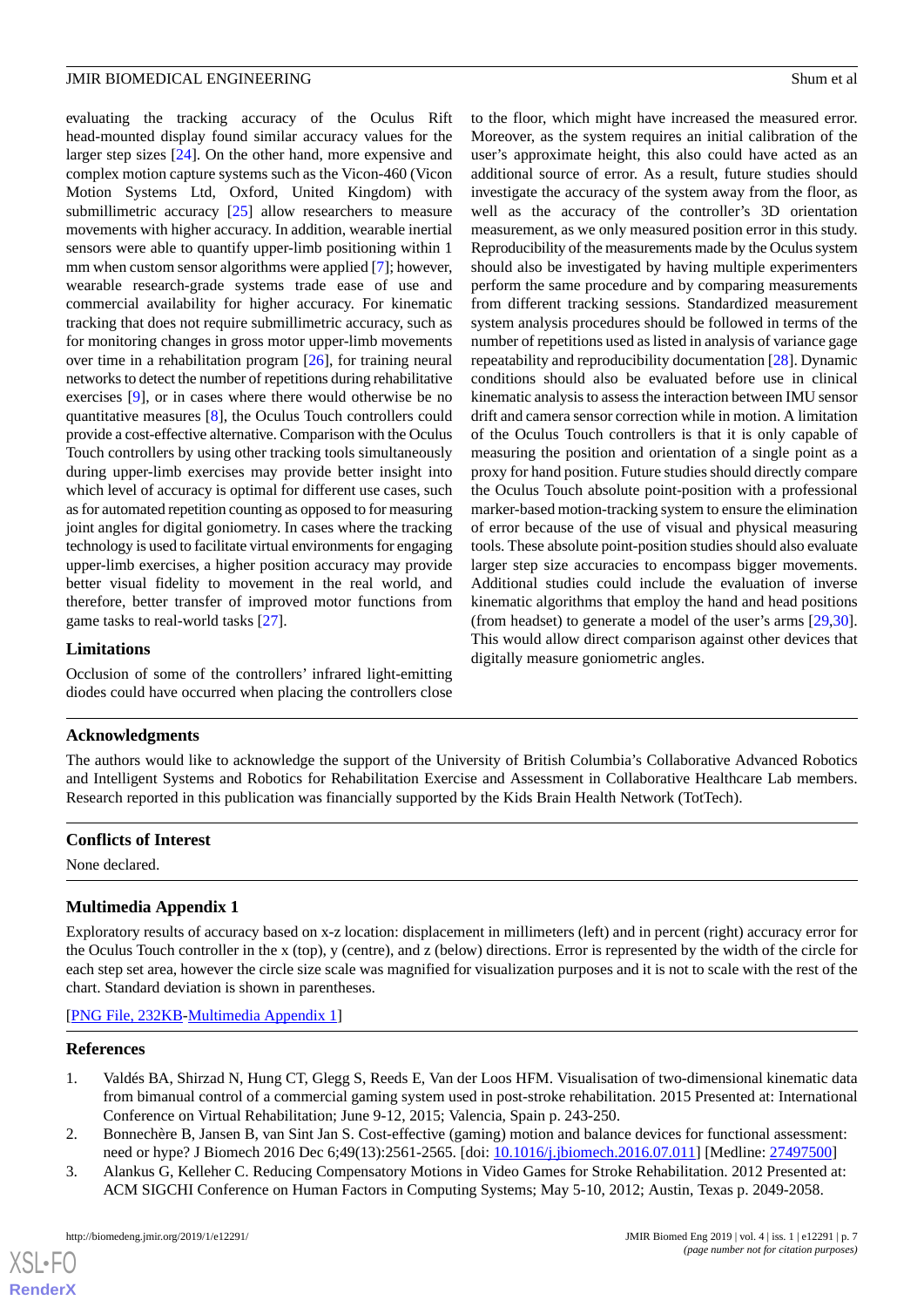- <span id="page-7-0"></span>4. Glegg SM, Hung CT, Valdés BA, Kim BD, van der Loos HF. Kinecting the moves: the kinematic potential of rehabilitation-specific gaming to inform treatment for hemiplegia. 2014 Presented at: International Conference on Disability, Virtual Reality and Associated Technologies; September 2-4, 2014; Gothenburg, Sweden.
- <span id="page-7-1"></span>5. Sookhanaphibarn K, Phukongchai W, Santad T, Choensawat W. Towards Bilateral Upper-Limb Rehabilitation after Stroke using Kinect Game. 2018 Presented at: IEEE 7th Global Conference on Consumer Electronics (GCCE); October 15-18, 2018; Osaka, Japan p. 818-819. [doi: [10.1109/GCCE.2018.8574861\]](http://dx.doi.org/10.1109/GCCE.2018.8574861)
- <span id="page-7-2"></span>6. Knorr B, Hughes R, Sherrill D, Stein J, Akay M, Bonato P. Quantitative Measures of Functional Upper Limb Movement in Persons after Stroke. 2005 Presented at: 2nd International IEEE EMBS Conference on Neural Engineering; March 16-19, 2005; Arlington, Virginia p. 252-255 URL:<https://doi.org/10.1109/CNE.2005.1419604> [doi: [10.1109/CNE.2005.1419604\]](http://dx.doi.org/10.1109/CNE.2005.1419604)
- <span id="page-7-4"></span><span id="page-7-3"></span>7. Bai L, Pepper MG, Yan Y, Spurgeon SK, Sakel M, Phillips M. Quantitative assessment of upper limb motion in neurorehabilitation utilizing inertial sensors. IEEE Trans Neural Syst Rehabil Eng 2015 Mar;23(2):232-243. [doi: [10.1109/TNSRE.2014.2369740\]](http://dx.doi.org/10.1109/TNSRE.2014.2369740)
- <span id="page-7-5"></span>8. Kim WS, Cho S, Baek D, Bang H, Paik NJ. Upper extremity functional evaluation by Fugl-Meyer assessment scoring using depth-sensing camera in hemiplegic stroke patients. PLoS One 2016;11(7):e0158640 [\[FREE Full text\]](http://dx.plos.org/10.1371/journal.pone.0158640) [doi: [10.1371/journal.pone.0158640\]](http://dx.doi.org/10.1371/journal.pone.0158640) [Medline: [27367518](http://www.ncbi.nlm.nih.gov/entrez/query.fcgi?cmd=Retrieve&db=PubMed&list_uids=27367518&dopt=Abstract)]
- <span id="page-7-6"></span>9. Lee MH, Siewiorek D, Smailagic A, Bernadino A, Badia SBI. A Kinect-based Monitoring System for Stroke Rehabilitation. 2017 Presented at: 5th International Congress on Sport Sciences Research and Technology Support (icSPORTS 2017); October 30-31, 2017; Funchal, Madeira, Portugal p. 8-10.
- <span id="page-7-7"></span>10. Bigoni M, Baudo S, Cimolin V, Cau N, Galli M, Pianta L, et al. Does kinematics add meaningful information to clinical assessment in post-stroke upper limb rehabilitation? A case report. J Phys Ther Sci 2016;28(8):2408-2413 [[FREE Full text](http://europepmc.org/abstract/MED/27630445)] [doi: [10.1589/jpts.28.2408\]](http://dx.doi.org/10.1589/jpts.28.2408) [Medline: [27630445](http://www.ncbi.nlm.nih.gov/entrez/query.fcgi?cmd=Retrieve&db=PubMed&list_uids=27630445&dopt=Abstract)]
- <span id="page-7-8"></span>11. Shultz SJ, Houglum PA, Perrin DH. Examination of musculoskeletal injuries. In: Examination of Physiologic Range of Motion, Fourth Edition. Champaign, Illinois: Human Kinetics; 2016.
- <span id="page-7-9"></span>12. Wilk KE, Reinold MM, Macrina LC, Porterfield R, Devine KM, Suarez K, et al. Glenohumeral internal rotation measurements differ depending on stabilization techniques. Sports Health 2009 Mar;1(2):131-136 [[FREE Full text\]](http://europepmc.org/abstract/MED/23015864) [doi: [10.1177/1941738108331201\]](http://dx.doi.org/10.1177/1941738108331201) [Medline: [23015864\]](http://www.ncbi.nlm.nih.gov/entrez/query.fcgi?cmd=Retrieve&db=PubMed&list_uids=23015864&dopt=Abstract)
- <span id="page-7-11"></span><span id="page-7-10"></span>13. Oculus VR, LLC. 2017. PC SDK Developer Guide: Oculus Touch Controllers - Controller Data URL: [https://developer.](https://developer.oculus.com/documentation/pcsdk/latest/concepts/dg-input-touch/) [oculus.com/documentation/pcsdk/latest/concepts/dg-input-touch/](https://developer.oculus.com/documentation/pcsdk/latest/concepts/dg-input-touch/) [accessed 2018-09-19] [[WebCite Cache ID 72YfjUJN9](http://www.webcitation.org/

                                72YfjUJN9)]
- <span id="page-7-12"></span>14. Huston RL. Principles of Biomechanics. Boca Raton, Florida: CRC Press; 2009.
- <span id="page-7-13"></span>15. Brewer BR, Fagan M, Klatzky RL, Matsuoka Y. Perceptual limits for a robotic rehabilitation environment using visual feedback distortion. IEEE Trans Neural Syst Rehabil Eng 2005 Mar;13(1):1-11. [doi: [10.1109/TNSRE.2005.843443](http://dx.doi.org/10.1109/TNSRE.2005.843443)] [Medline: [15813400](http://www.ncbi.nlm.nih.gov/entrez/query.fcgi?cmd=Retrieve&db=PubMed&list_uids=15813400&dopt=Abstract)]
- <span id="page-7-14"></span>16. Tan HZ, Eberman B, Srinivasan MA, Cheng B. Human factors for the design of force-reflecting haptic interfaces. In: Dynamic Systems and Control. New York City, NY: ASME; 1994.
- <span id="page-7-15"></span>17. McVeigh KH, Murray PM, Heckman MG, Rawal B, Peterson JJ. Accuracy and validity of goniometer and visual assessments of angular joint positions of the hand and wrist. J Hand Surg Am 2016 Apr;41(4):e21-e35. [doi: [10.1016/j.jhsa.2015.12.014\]](http://dx.doi.org/10.1016/j.jhsa.2015.12.014) [Medline: [26810826](http://www.ncbi.nlm.nih.gov/entrez/query.fcgi?cmd=Retrieve&db=PubMed&list_uids=26810826&dopt=Abstract)]
- <span id="page-7-16"></span>18. Banskota B, Lewis J, Hossain M, Irving A, Jones MW. Estimation of the accuracy of joint mobility assessment in a group of health professionals. Eur J Orthop Surg Traumatol 2008 Apr 9;18(4):287-289. [doi: [10.1007/s00590-008-0308-7\]](http://dx.doi.org/10.1007/s00590-008-0308-7)
- <span id="page-7-17"></span>19. Fieseler G, Laudner KG, Irlenbusch L, Meyer H, Schulze S, Delank K, et al. Inter- and intrarater reliability of goniometry and hand held dynamometry for patients with subacromial impingement syndrome. J Exerc Rehabil 2017 Dec;13(6):704-710 [[FREE Full text](http://www.e-jer.org/journal/view.php?year=2017&vol=13&page=704)] [doi: [10.12965/jer.1735110.555\]](http://dx.doi.org/10.12965/jer.1735110.555) [Medline: [29326903](http://www.ncbi.nlm.nih.gov/entrez/query.fcgi?cmd=Retrieve&db=PubMed&list_uids=29326903&dopt=Abstract)]
- <span id="page-7-18"></span>20. Orland K. Ars Technica. 2016. iFixit digs into Oculus Rift's 461 PPI OLED display, custom lenses URL: [https://arstechnica.](https://arstechnica.com/gaming/2016/03/ifixit-digs-into-oculus-rifts-461ppi-oled-display-custom-lenses/) [com/gaming/2016/03/ifixit-digs-into-oculus-rifts-461ppi-oled-display-custom-lenses/](https://arstechnica.com/gaming/2016/03/ifixit-digs-into-oculus-rifts-461ppi-oled-display-custom-lenses/) [accessed 2018-09-19] [[WebCite](http://www.webcitation.org/

                                72Ygyk344) [Cache ID 72Ygyk344](http://www.webcitation.org/

                                72Ygyk344)]
- <span id="page-7-19"></span>21. Oculus Blog. 2017. Oculus Roomscale - Tips for Setting Up a Killer VR Room URL: [https://www.oculus.com/blog/](https://www.oculus.com/blog/oculus-roomscale-tips-for-setting-up-a-killer-vr-room/) [oculus-roomscale-tips-for-setting-up-a-killer-vr-room/](https://www.oculus.com/blog/oculus-roomscale-tips-for-setting-up-a-killer-vr-room/) [accessed 2018-09-20] [[WebCite Cache ID 72YuKhTm6\]](http://www.webcitation.org/

                                72YuKhTm6)
- <span id="page-7-20"></span>22. Otte K, Kayser B, Mansow-Model S, Verrel J, Paul F, Brandt AU, et al. Accuracy and reliability of the Kinect Version 2 for clinical measurement of motor function. PLoS One 2016;11(11):e0166532 [\[FREE Full text\]](http://dx.plos.org/10.1371/journal.pone.0166532) [doi: [10.1371/journal.pone.0166532\]](http://dx.doi.org/10.1371/journal.pone.0166532) [Medline: [27861541](http://www.ncbi.nlm.nih.gov/entrez/query.fcgi?cmd=Retrieve&db=PubMed&list_uids=27861541&dopt=Abstract)]
- <span id="page-7-21"></span>23. Mobini A, Behzadipour S, Foumani MS. Accuracy of Kinect's skeleton tracking for upper body rehabilitation applications. Disabil Rehabil Assist Technol 2014 Jul;9(4):344-352. [doi: [10.3109/17483107.2013.805825](http://dx.doi.org/10.3109/17483107.2013.805825)] [Medline: [23786360](http://www.ncbi.nlm.nih.gov/entrez/query.fcgi?cmd=Retrieve&db=PubMed&list_uids=23786360&dopt=Abstract)]
- 24. Borrego A, Latorre J, Alcañiz M, Llorens R. Comparison of Oculus Rift and HTC Vive: feasibility for virtual reality-based exploration, navigation, exergaming, and rehabilitation. Games Health J 2018 Jun;7(3):151-156 [\[FREE Full text\]](https://doi.org/10.1089/g4h.2017.0114) [doi: [10.1089/g4h.2017.0114\]](http://dx.doi.org/10.1089/g4h.2017.0114) [Medline: [29293369\]](http://www.ncbi.nlm.nih.gov/entrez/query.fcgi?cmd=Retrieve&db=PubMed&list_uids=29293369&dopt=Abstract)
- 25. Windolf M, Götzen N, Morlock M. Systematic accuracy and precision analysis of video motion capturing systems exemplified on the Vicon-460 system. J Biomech 2008 Aug 28;41(12):2776-2780. [doi: [10.1016/j.jbiomech.2008.06.024](http://dx.doi.org/10.1016/j.jbiomech.2008.06.024)] [Medline: [18672241](http://www.ncbi.nlm.nih.gov/entrez/query.fcgi?cmd=Retrieve&db=PubMed&list_uids=18672241&dopt=Abstract)]

[XSL](http://www.w3.org/Style/XSL)•FO **[RenderX](http://www.renderx.com/)**